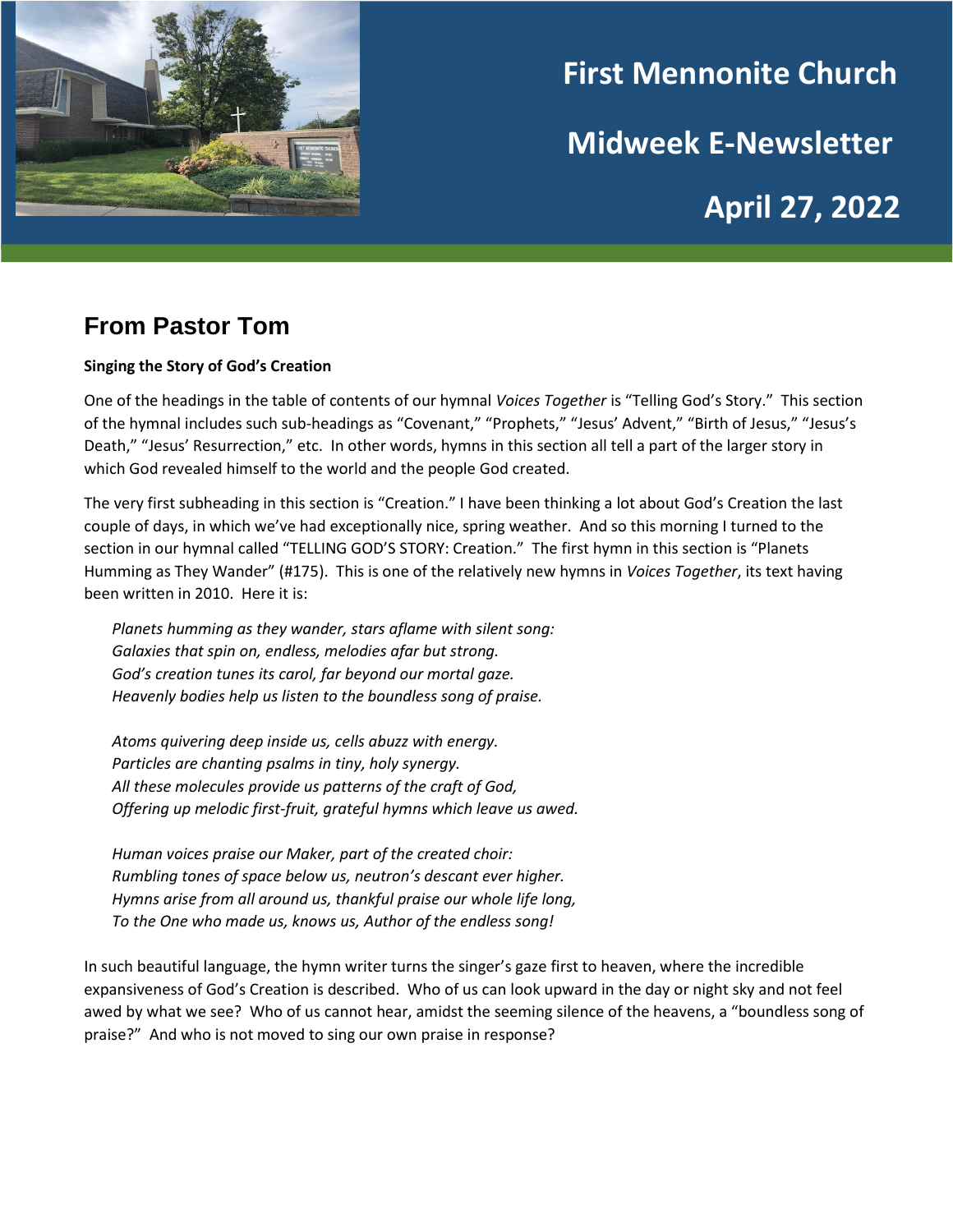Turn our gaze inward, and we see the equally stunning miracle of creation at the microscopic level. "Atoms quivering," "cells abuzz"; "Particles are chanting psalms in tiny, holy synergy." And then, finally, we realize that we too are "part of the created choir"—"human voices" who feel moved to "praise our maker."

May we all, in the beautiful spring days now upon us, turn our gaze outward, inward, and all around us. May we listen carefully and attentively, so as to be able to hear the beautiful music written into all of creation. And may we feel moved to sing our own favorite songs that extol God's Creation (see #s 166 through 189 for more great possibilities)!

## **Among Our Friends and In Our Prayers**

- Pray for farmers, as they transfer their livestock to newly lush pastures, as they prepare the soil for the planting of summer and fall crops, and as they excitedly watch the green shoots of wheat grow taller.
- Pray for gardeners, as they enjoy spring's first flowers, as they plant new ones to add color to the months of late spring and summer, and as they plant vegetables in the promise of their future fruitfulness to be enjoyed.
- $\approx$  And let us pray that we all—wherever we are on the exquisitely beautiful globe we call "planet earth" may do our part to help care for God's creation! Including, of course, one another!

# **Upcoming Events**

- **National Day of Prayer! Thursday, May 5th A couple of options for your day-**
	- 1. **Our sanctuary will be open as a "place of prayer" from 9am to 5pm.** Come enjoy the beauty and quiet for your time with Father, Son and Holy Spirit.
	- 2. **A service of prayer will be led by our community pastors (HAMA) at Trinity Mennonite church building**. At 7am donuts and coffee will be available. The 30-minute prayer service will begin at 7:15 so you can still get to work by 8:00!
- **Summer Food 4 Kids needs cookies**! Start your ovens! Dust off those cookie recipes! We will need approximately 150 every day! Choose your favorite variety. Deliver them to Trinity Mennonite Church, 211 S Elm, Monday thru Friday from 10:00-3:00. Thanks again for your help.
- **Western District Conference Resource Library Book Sale** Saturday, April 30 from 8am -12pm outside in front of the WDC building in North Newton. There will be a large variety of donated books and books removed form circulation. Donations will be accepted for your selections.
- **2022 WDC Annual Assembly** "United in Purpose, Together in Love" is our WDC Annual Assembly theme for our July 29-31, 2022 gathering at Camp Copass, Denton, TX. There will be time to pray, serve, discern the ministry of the church, and play together.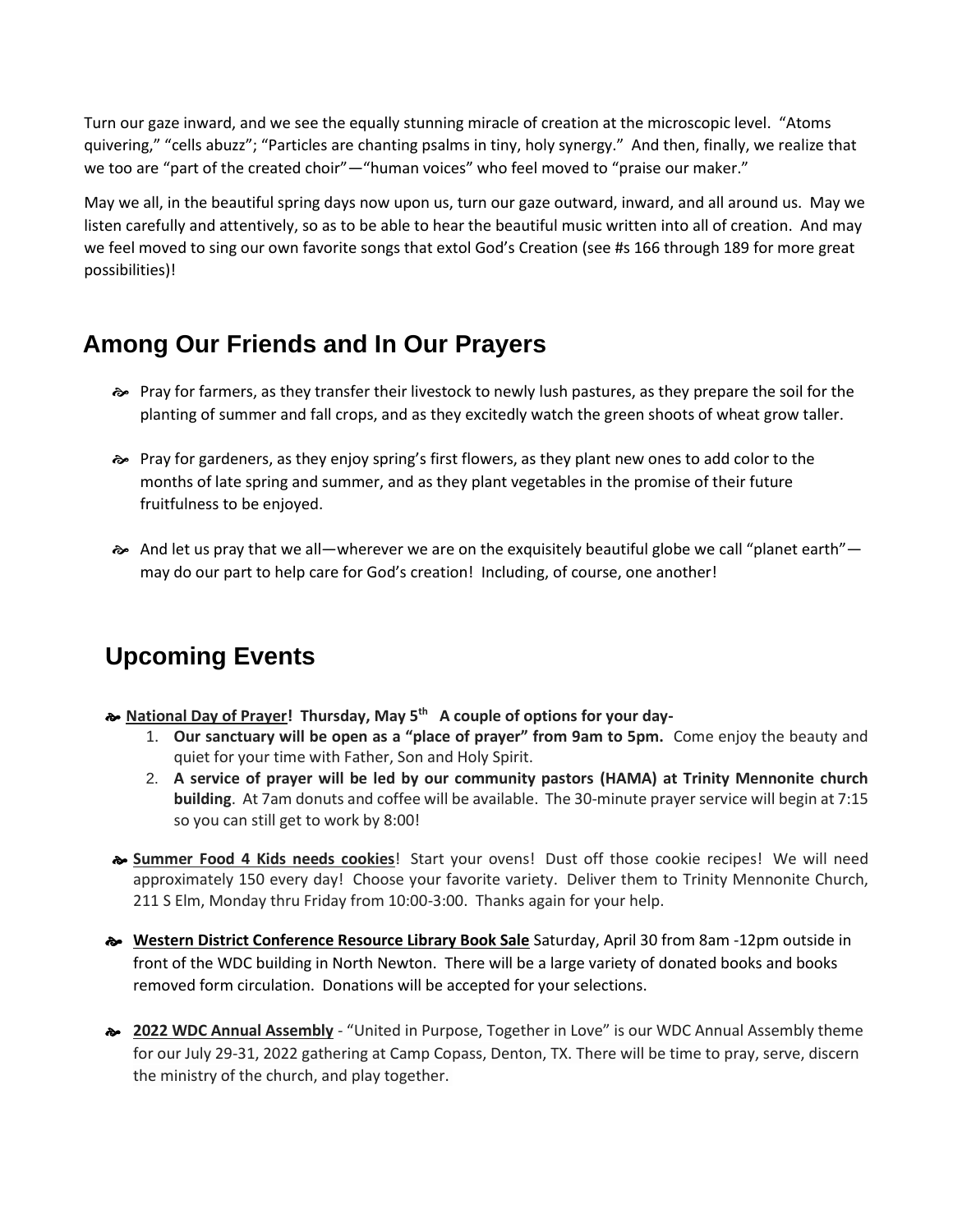#### **Tabor College:**

**\*Voices of Conscience Exhibit**, Peace Witness during World War I. This is a nationally recognized touring exhibit hosted by Ebel Gallery on display April 30 – May 30.

#### **Bethel college:**

**\*Sun., May 1 – Masterworks concert at Bethel College, 3 p.m.**, featuring the Bethel College Oratorio Chorus, orchestra and soloists performing *Requiem* by Mozart, and *Gloria* and *For the Beauty of the Earth* by John Rutter, directed by Dr. William Eash; *Memorial Hall*

 **\*Tues., May 3 – Bethel College Steel Drum Band concert, directed by Brad Shores, 7 p.m.**, *Krehbiel*

**\*Weds., May 4 – Jazz on the Green at Bethel College, 8 p.m.** *(Memorial Hall in case of rain)*

**\*Sat., May 14 – Spring choral concert, including pre-Europe tour program by the Bethel College Concert Choir, 4 p.m.**, *Memorial Hall*. **Please note that this is a change in date and time.**

## **Other Announcements**

- **Mail slot reminder!** There are still a few letters to be picked up of the summary and informational letters on Western District Conference matters. Please check your mail!
- **Creativity Camp**! June Nurture committee is listening and seeking to discern where God would lead us to minister to children this summer. Thinking to combine introducing life skills such as sewing, cooking, art, and/or something else combined with the idea that we are all made in God's image – therefore creative! Please pray, talk to Jan Amstutz or Sue Buchholz, and consider if God would want you to join in this ministry. It will target older children, small groups to nurture, and 3-5 days in June depending on who is interested and available.
- **A thank you** arrived from Kate Mast from the MCC Central States office. Appreciation was shared "for all the time, effort, love, detail, care, and energy" that we have given in making comforters. Check the bulletin board for the complete letter and a flyer which details the comforter ministry. It shows that the majority of MCC comforters go Jordan, Lebanon, Ukraine and Syria. **The total comforters for the year are 45,787!!!**
- **One devotional books on I John is still available** in the church office. Come pick up a copy and join in on studying along with the youth. In *This Is How We Know*, J.D. Walt invites us on a forty-four day devotional journey to explore what he refers to as "the second half of the gospel" as presented in I John. Just as the Big Dipper points us to true north, John 3:16 points us to the much less commonly recited I John 3:16: "This is how we know what love is: Jesus Christ laid down his life for us. And we ought to lay down our lives for our brothers and sisters." The journey of awakening is the Spirit-empowered, hard-fought movement of John 3:16 to I John 3:16. This is how we know.
- **Planning to update the bulletin board with our family photos**! Thanks to those of you who have sent in photos. It is not too late to join in! Photos will be arranged as -those in Hillsboro, -those scattered abroad, and -those "among the great cloud of witnesses". (Heb. 12:1) If you have a newer photo of yourself or your family that you would like to use, please bring it by or email it to the church office.
- **Everence® to hold Medicare and retirement income workshops this May and June** This May and June Everence will hold Medicare and Social Security workshops at its office in North Newton. The Medicare workshop (Tuesday, May 10 at 6:30 p.m.) will include, when and where to sign up for Medicare, what Medicare covers, plus an explanation of Medicare Parts A, B, C, and D.